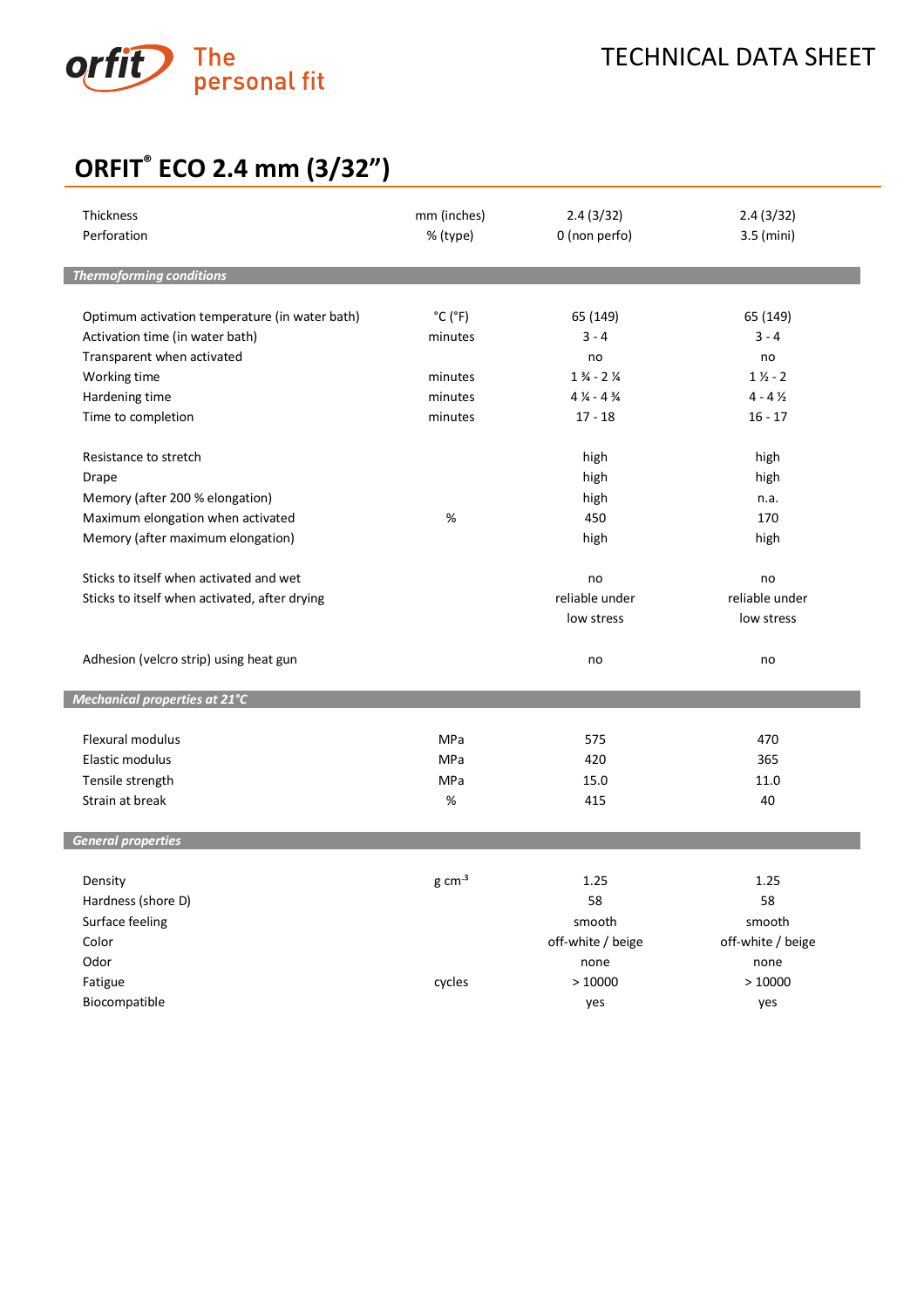

# **ORFIT® ECO 3.2 mm (1/8")**

| Thickness<br>Perforation                       | mm (inches)<br>% (type)      | 3.2(1/8)<br>0 (non perfo) | 3.2(1/8)<br>3.5 (mini) |
|------------------------------------------------|------------------------------|---------------------------|------------------------|
| <b>Thermoforming conditions</b>                |                              |                           |                        |
| Optimum activation temperature (in water bath) | $^{\circ}$ C ( $^{\circ}$ F) | 65 (149)                  | 65 (149)               |
| Activation time (in water bath)                | minutes                      | $3 - 4$                   | $3 - 4$                |
| Transparent when activated                     |                              | no                        | no                     |
| Working time                                   | minutes                      | $21/2 - 3$                | $2 - 2\frac{1}{2}$     |
| Hardening time                                 | minutes                      | $6 - 6\frac{1}{2}$        | $51/2 - 6$             |
| Time to completion                             | minutes                      | $21 - 22$                 | $17 - 18$              |
| Resistance to stretch                          |                              | high                      | high                   |
| <b>Drape</b>                                   |                              | high                      | high                   |
| Memory (after 200 % elongation)                |                              | high                      | n.a.                   |
| Maximum elongation when activated              | %                            | 330                       | 180                    |
| Memory (after maximum elongation)              |                              | high                      | high                   |
| Sticks to itself when activated and wet        |                              | no                        | no                     |
| Sticks to itself when activated, after drying  |                              | reliable under            | reliable under         |
|                                                |                              | low stress                | low stress             |
| Adhesion (velcro strip) using heat gun         |                              | no                        | no                     |
| Mechanical properties at 21°C                  |                              |                           |                        |
| Flexural modulus                               | MPa                          | 575                       | 470                    |
| Elastic modulus                                | <b>MPa</b>                   | 420                       | 365                    |
| Tensile strength                               | <b>MPa</b>                   | 15.0                      | 11.0                   |
| Strain at break                                | $\%$                         | 140                       | 65                     |
| <b>General properties</b>                      |                              |                           |                        |
| Density                                        | $g \, \text{cm}^{-3}$        | 1.25                      | 1.25                   |
| Hardness (shore D)                             |                              | 58                        | 58                     |
| Surface feeling                                |                              | smooth                    | smooth                 |
| Color                                          |                              | off-white / beige         | off-white / beige      |
| Odor                                           |                              | none                      | none                   |
| Fatigue                                        | cycles                       | >10000                    | >10000                 |
| Biocompatible                                  |                              | yes                       | yes                    |
|                                                |                              |                           |                        |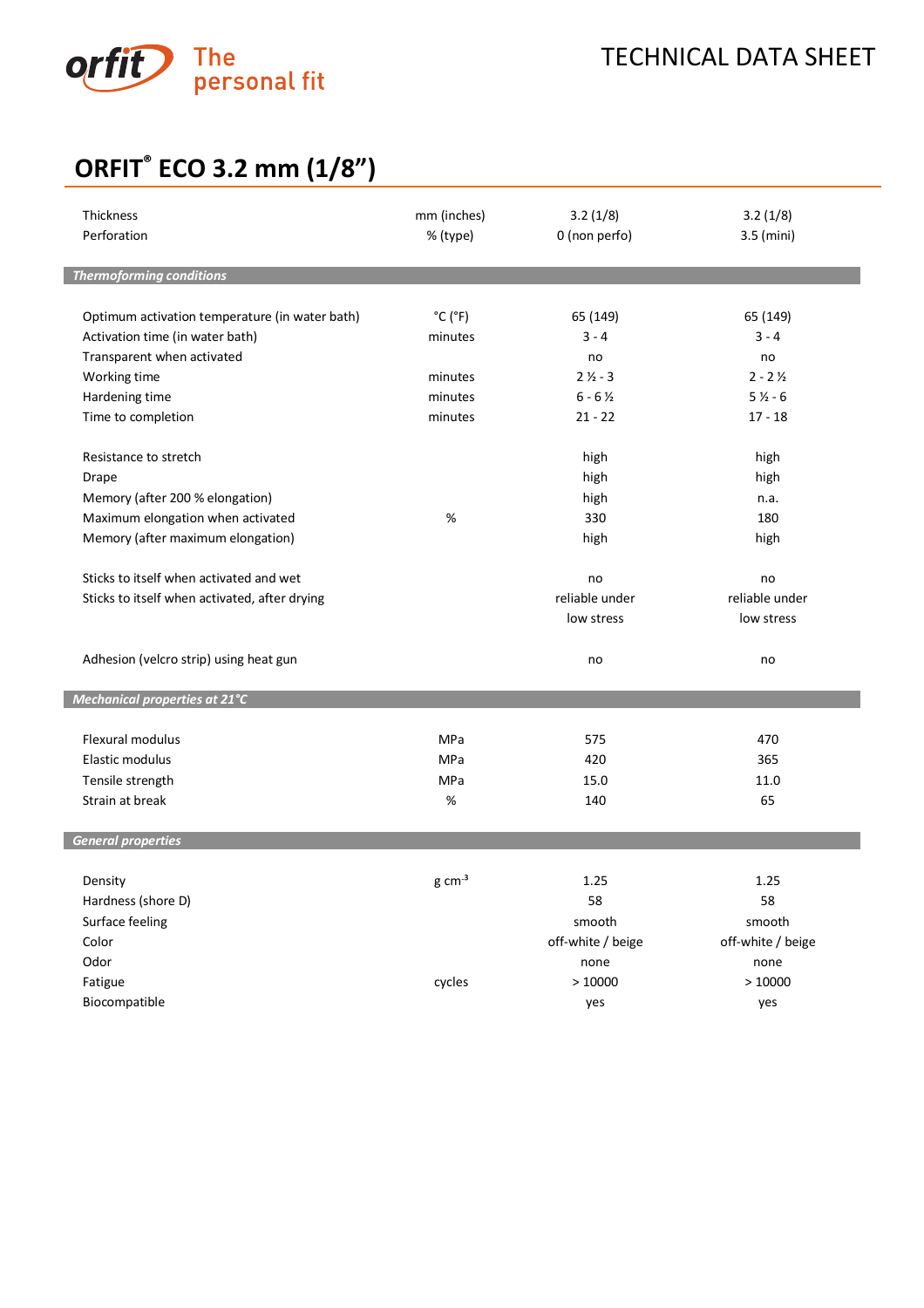

## **ORFIT® ECO BLACK NS 2.4 mm (3/32")**

| Thickness<br>Perforation                       | mm (inches)<br>% (type)      | 2.4(3/32)<br>0 (non perfo)       | 2.4(3/32)<br>$3.5$ (mini) |
|------------------------------------------------|------------------------------|----------------------------------|---------------------------|
| <b>Thermoforming conditions</b>                |                              |                                  |                           |
|                                                |                              |                                  |                           |
| Optimum activation temperature (in water bath) | $^{\circ}$ C ( $^{\circ}$ F) | 65 (149)                         | 65 (149)                  |
| Activation time (in water bath)                | minutes                      | $3 - 4$                          | $3 - 4$                   |
| Transparent when activated                     |                              | no                               | no                        |
| Working time                                   | minutes                      | $1\frac{3}{4}$ - 2 $\frac{1}{4}$ | $1\frac{1}{2} - 2$        |
| Hardening time                                 | minutes                      | $4\frac{1}{4}$ - $4\frac{3}{4}$  | $4 - 4\frac{1}{2}$        |
| Time to completion                             | minutes                      | $17 - 18$                        | $16 - 17$                 |
| Resistance to stretch                          |                              | high                             | high                      |
| Drape                                          |                              | high                             | high                      |
| Memory (after 200 % elongation)                |                              | high                             | n.a.                      |
| Maximum elongation when activated              | %                            | 450                              | 170                       |
| Memory (after maximum elongation)              |                              | high                             | high                      |
|                                                |                              |                                  |                           |
| Sticks to itself when activated and wet        |                              | no                               | no                        |
| Sticks to itself when activated, after drying  |                              | temporarily                      | temporarily               |
| Adhesion (velcro strip) using heat gun         |                              | no                               | no                        |
| Mechanical properties at 21°C                  |                              |                                  |                           |
| <b>Flexural modulus</b>                        | MPa                          | 575                              | 470                       |
| Elastic modulus                                | MPa                          | 420                              | 365                       |
| Tensile strength                               | MPa                          | 15.0                             | 11.0                      |
| Strain at break                                | %                            | 415                              | 40                        |
|                                                |                              |                                  |                           |
| <b>General properties</b>                      |                              |                                  |                           |
| Density                                        | $g \, \text{cm}^{-3}$        | 1.25                             | 1.25                      |
| Hardness (shore D)                             |                              | 58                               | 58                        |
| Surface feeling                                |                              | smooth                           | smooth                    |
| Color                                          |                              | black                            | black                     |
| Odor                                           |                              | none                             | none                      |
| Fatigue                                        | cycles                       | >10000                           | >10000                    |
| Biocompatible                                  |                              | yes                              | yes                       |
|                                                |                              |                                  |                           |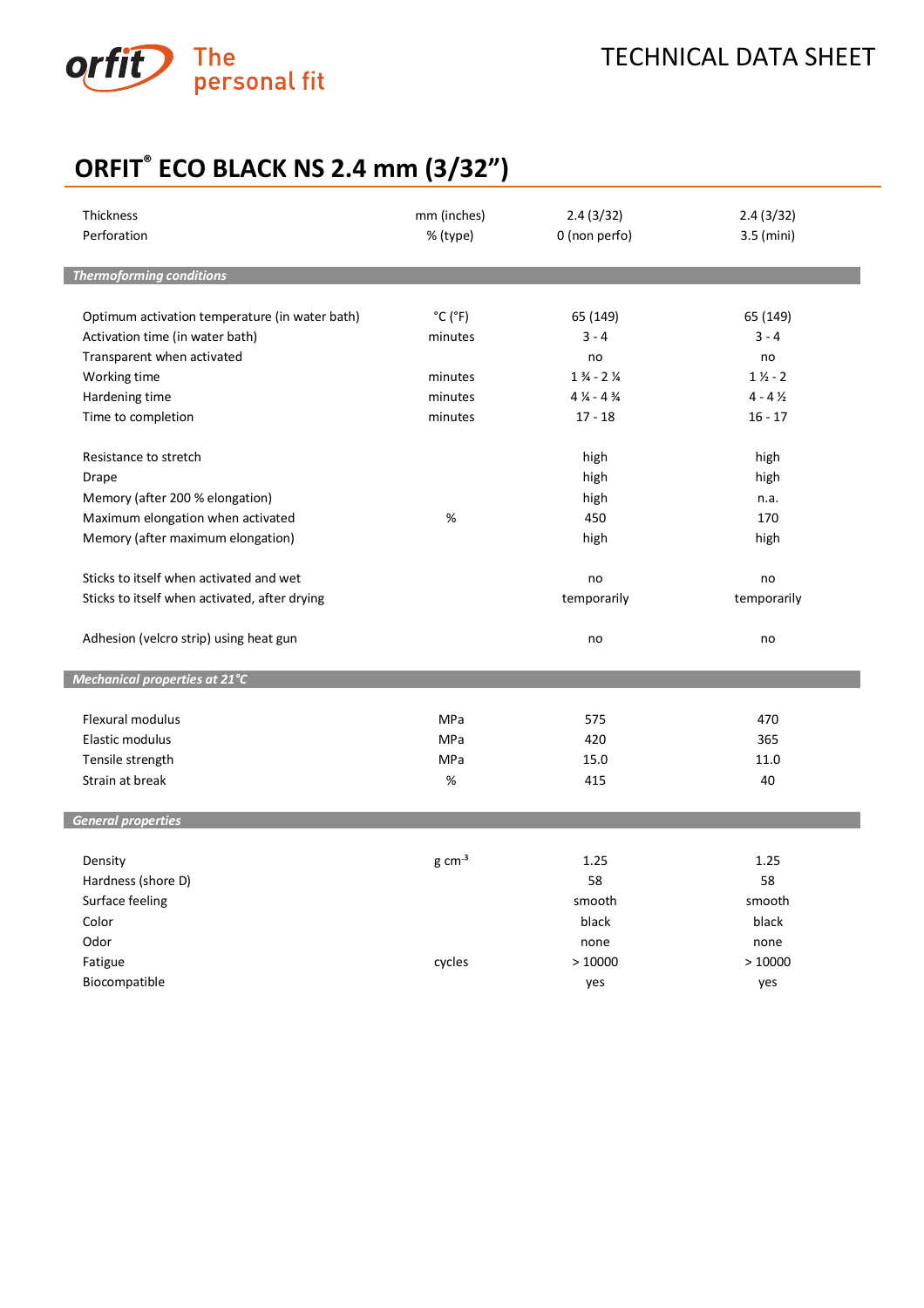

## **ORFIT® ECO BLACK NS 3.2 mm (1/8")**

| Thickness<br>Perforation                       | mm (inches)<br>% (type)      | 3.2(1/8)<br>0 (non perfo) | 3.2(1/8)<br>3.5 (mini) |
|------------------------------------------------|------------------------------|---------------------------|------------------------|
| <b>Thermoforming conditions</b>                |                              |                           |                        |
| Optimum activation temperature (in water bath) | $^{\circ}$ C ( $^{\circ}$ F) | 65 (149)                  | 65 (149)               |
| Activation time (in water bath)                | minutes                      | $3 - 4$                   | $3 - 4$                |
| Transparent when activated                     |                              | no                        | no                     |
| Working time                                   | minutes                      | $21/2 - 3$                | $2 - 2\frac{1}{2}$     |
| Hardening time                                 | minutes                      | $6 - 6\frac{1}{2}$        | $51/2 - 6$             |
| Time to completion                             | minutes                      | $21 - 22$                 | $17 - 18$              |
|                                                |                              |                           |                        |
| Resistance to stretch                          |                              | high                      | high                   |
| Drape                                          |                              | high                      | high                   |
| Memory (after 200 % elongation)                |                              | high                      | n.a.                   |
| Maximum elongation when activated              | %                            | 330                       | 180                    |
| Memory (after maximum elongation)              |                              | high                      | high                   |
|                                                |                              |                           |                        |
| Sticks to itself when activated and wet        |                              | no                        | no                     |
| Sticks to itself when activated, after drying  |                              | temporarily               | temporarily            |
|                                                |                              |                           |                        |
| Adhesion (velcro strip) using heat gun         |                              | no                        | no                     |
|                                                |                              |                           |                        |
| Mechanical properties at 21°C                  |                              |                           |                        |
|                                                |                              |                           |                        |
| Flexural modulus                               | MPa                          | 575                       | 470                    |
| Elastic modulus                                | <b>MPa</b>                   | 420                       | 365                    |
| Tensile strength                               | MPa                          | 15.0                      | 11.0                   |
| Strain at break                                | %                            | 140                       | 65                     |
|                                                |                              |                           |                        |
| <b>General properties</b>                      |                              |                           |                        |
|                                                |                              |                           |                        |
| Density                                        | $g \, \text{cm}^{-3}$        | 1.25<br>58                | 1.25<br>58             |
| Hardness (shore D)                             |                              |                           |                        |
| Surface feeling                                |                              | smooth                    | smooth                 |
| Color                                          |                              | black                     | black                  |
| Odor                                           |                              | none                      | none                   |
| Fatigue                                        | cycles                       | >10000                    | >10000                 |
| Biocompatible                                  |                              | yes                       | yes                    |